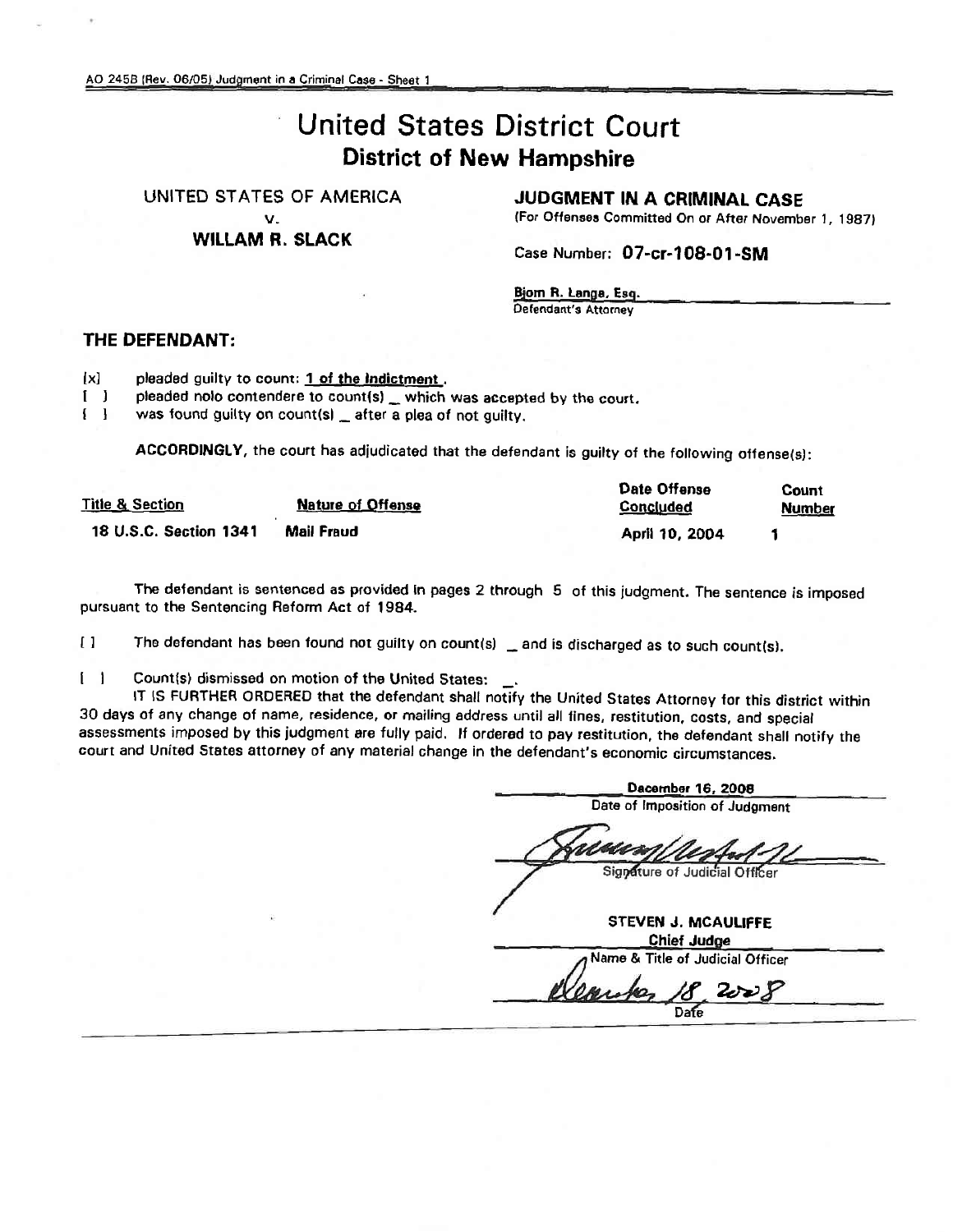AD 2456 \Rev. *06/051* Judgmentin a CriminalCasa- Sheet 4 . Probation

CASE NUMBER: **07-cr·108·01·SM** DEFENDANT: **WILLAM R. SLACK**

Judgment - Page 2 of 5

### **PROBATION**

The defendant is hereby placed on probation for a term of 5 years.

The defendant shall not commit another federal, state, or local crime.

The defendant shall not illegally possess a controlled substance.

Pursuant to Public law 108·405. Revised DNA Collection Requirements Under the Justice for All Act of 2004. the defendant shall submit to DNA collection while incarcerated in the Bureau of Prisons, or at the direction of the U.S. Probation Office.

For offenses committed on or after September 13, 1994:

The defendant shall refrain from any unlawful use of a controlled substance. The defendant shall submit to one drug test within 15 days of placement on probation and at least two periodic drug tests thereafter, not to exceed 72 drug tests per year of supervision.

- lxl The above drug testing condition is suspended based on the court's determination that the defendant poses a low risk of future substance abuse. (Check if applicable.)
- [xl The defendant shall not possess a firearm. destructive device, or any other dangerous weapon.

If this judgment imposes a fine or a restitution obligation, it shall be a condition of probation that the detendant pay any such fine or restitution in accordance with the Schedule of Payments set forth in the Criminal Monetary Penalties sheet of this judgment.

The defendant shall comply with the standard conditions that have been adopted by this court Iset forth below). The defendant shall also comply with the additional conditions on the attached page.

# **STANDARD CONDITIONS OF SUPERVISION**

- 11 the defendant shall not leave the judicial district without permission of the court or probation officer;
- 21 the defendant shall report to the probation officer and shall submit a truthful and complete written report within the first five days of each month;
- 3) the defendant shall answer truthfully all inquiries by the probation officer and follow instructions of the probation officer;
- 4) the defendant shall support his or her dependants and meet other family responsibilities;
- 51 the defendant shall work regularly at a lawful occupation unless excused by the probation officer for schooling, training or other acceptable reasons;
- 6) the defendant shall notify the probation officer at least ten days prior to any change in residence or employment;
- 7) the defendant shall refrain from excessive use of alcohol and *shall* not purchase, possess, use, distribute, or administer any controlled substance or any paraphernalia related to any controlled substances, except as prescribed by a physician;
- 8) the defendant shall not frequent places where controlled substances are illegally sold, used, distributed, or administered; 91 the defendant shall not associate with any persons engaged in criminal activity, and shall not associate with any person convicted of a felony unless granted permission to do so by the probation officer;
- 10) the defendant shall permit a probation officer to visit him or her at any time at home or elsewhere and shall permit confiscation of any contraband observed in plain view of the probation officer;
- 11) the defendant shall notify the probation officer within seventy-two hours of being arrested or questioned by a law enforcement officer;
- 121 the defendant shall not enter into any agreement to act as an informer or a special agent of a law enforcement agency without the permission of the court;
- 131 as directed by the probation officer, the defendant shall notify third parties 01 risks that may be occasioned by the defendant's criminal record or personal history or characteristics, and shall permit the probation officer to make such notifications and to confirm the defendant's compliance with such notification requirement.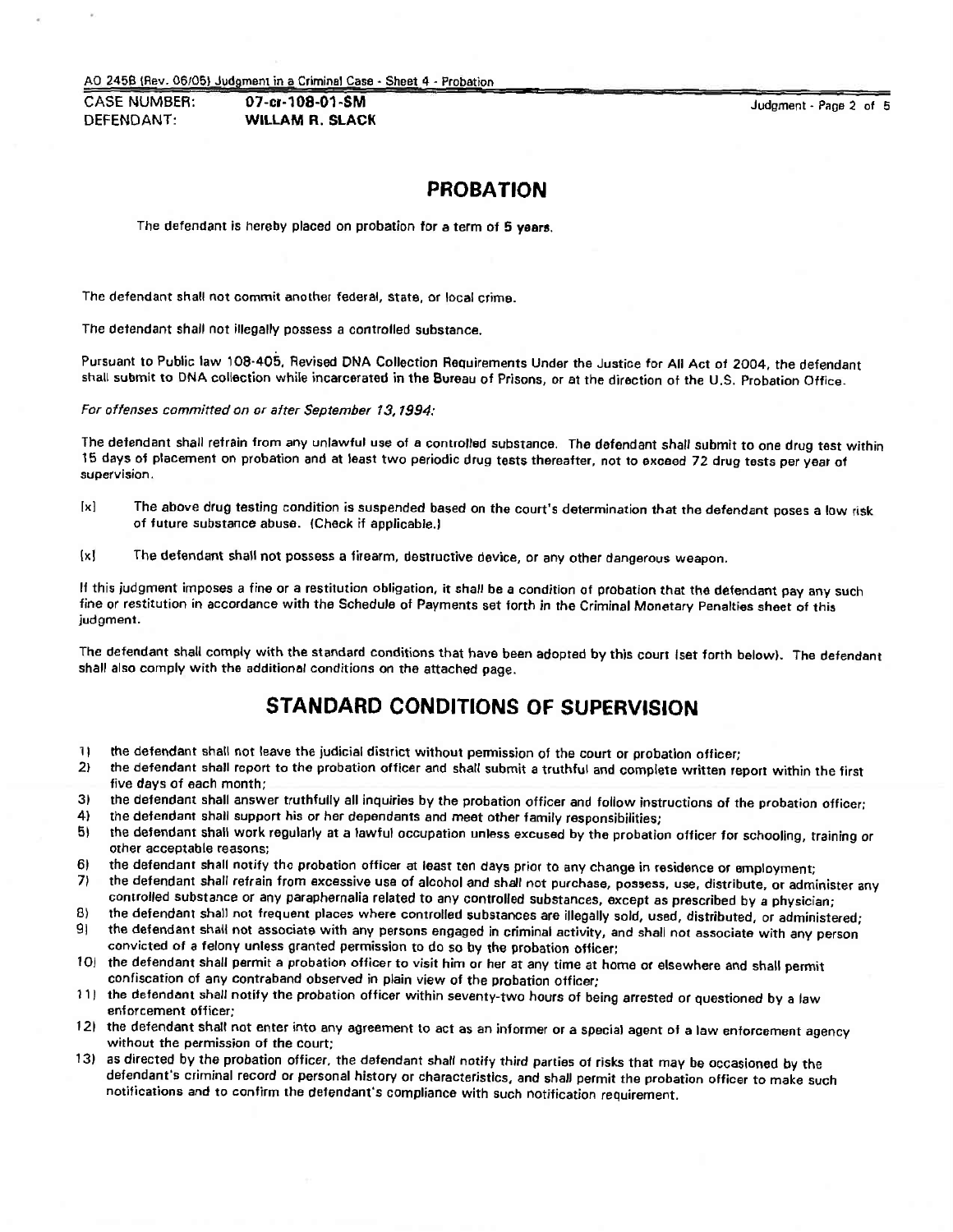AO 2459 (Rev. 061051 Judgment in a Criminal Case· Sheet 4· Probation

CASE NUMBER: 07·Cf·108·01·SM DEFENDANT: **WILLAM** R. SLACK

Judgment - Page3 of 5

# **SPECIAL CONDITIONS OF SUPERVISION**

in addition, the defendant shall comply with the following special conditions:

The defendant shall provide the probation officer with access to any requested financial information.

The defendant shall apply all monies received from income tax refunds. lottery winnings, judgments, and/or any other anticipated or unexpected financial gains to the outstanding court-ordered financial Obligation.

The defendant shall not incur new credit charges or open additional lines of credit without the approval of the probation officer unless she is in compliance with the installment payment schedule.

The defendant shall *serve* one {11 week of intermittent confinement in the custody of the Bureau of Prisons each month tor a period of 12 months beginning on Monday before 9:00 AM to Saturday after 12:00 PM, commencing on February 16, 2009.

Upon a finding of a violation of probation or supervised release. I understand that the court may: (1) revoke supervision; (2) extend the term of supervision; and/or (3) modify the conditions of supervision.

These conditions have been read to me. I fully understand the conditions and have been provided a copy of them.

ISigned)

Defendant Date

U.S. Probation Officer/ Designated Witness Case Cate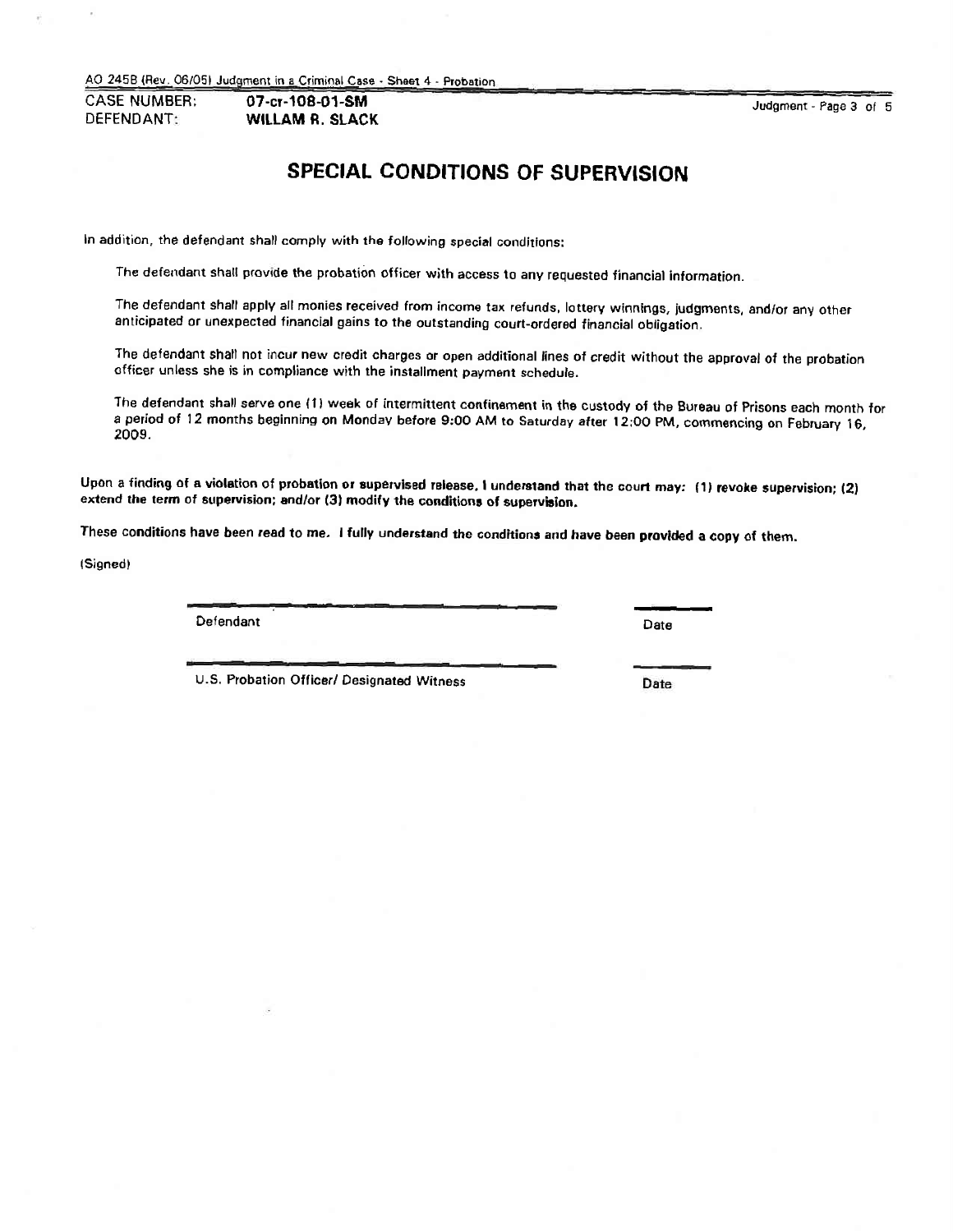AO 2458 IRev. 06105) Judgment in a Criminal Case - Sheet 5 Criminal Monetary Penalties

CASE NUMBER: 07-cr-108-01-SM DEFENDANT: **WILLAM R. SLACK** 

Judgment - Page 4 of 5

## **CRIMINAL MONETARY PENALTIES**

The defendant shall pay the following total criminal monetary penalties in accordance with the schedule of payments set forth on Sheet 5, Part 8.

|         | <b>Assessment</b> | <u>Fine</u> | Restitution |
|---------|-------------------|-------------|-------------|
| Totals: | \$100.00          |             | \$43,139.39 |

- 1 The determination of restitution is deferred until. An *Amended Judgment in a Criminal Case* (AO 245C) will be entered after such determination.
- lxl The defendant shall make restitution (Including community restitution) to the following payees in the amount listed.

If the defendant makes a partial payment, each payee shall receive an approximately proportioned payment, unless specified otherwise in the priority order or percentage payment column below. However, pursuant to 18 U.S.C. § 3664(i), all non-federal victims must be paid in full prior to the United States receiving payment.

|                                                                                                  | * * Total      | Amount of                  | <b>Priority Order</b> |
|--------------------------------------------------------------------------------------------------|----------------|----------------------------|-----------------------|
| Name of Payee                                                                                    | Amount of Loss | <b>Restitution Ordered</b> | or % of Pymnt         |
| Beer Judge Certification Program, Inc.<br>5115 Excelsior Blvd., #326<br>St. Louis Park, MN 55416 |                | \$43,139.39                |                       |
|                                                                                                  | TOTALS:        | \$43,139.39                |                       |

[ ] If applicable, restitution amount ordered pursuant to plea agreement. \$

- I The defendant shall pay interest on any fine or restitution of more than \$2500, unless the fine or restitution is paid in full before the fifteenth day after the date of the judgment, pursuant to 18 U.S.C. §3612(f). All of the payment options on Sheet 5, Part B may be subject to penalties for delinquency and default. pursuant to 18 U.S.C. §3612(g}.
- lxl *The* court determined that the defendant does not have the ability to pay interest. and it is ordered that:
	- [x] The interest requirement is waived for the [1] fine [x] restitution.
	- [ ] The interest requirement for the [ ] fine and/or [ ] restitution is modified as follows:

\*\* Findings for the total amount of losses are required under Chapters 109A, 110, 110A, and 113A of Title 18 for offenses committed on or after September 13, 1994 but before April 23, 1996.